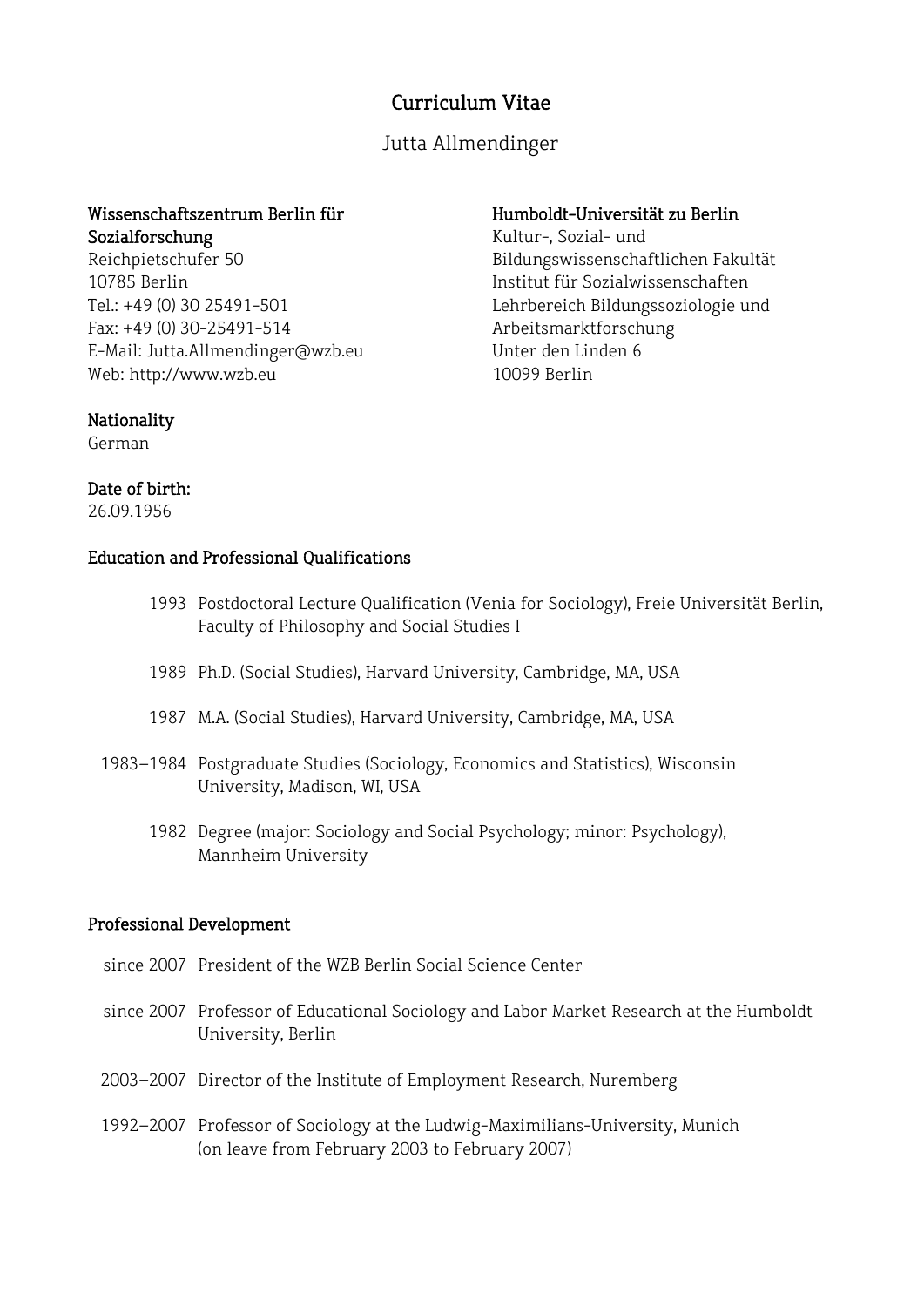- –1992 Fellow at Harvard Business School, Program for Organizational Behavior, Cambridge, MA, USA
- –1991 Scientific Employee, Max Planck Institute for Human Development, Berlin. Research Area: Education, Employment and Social Development. (Supervisor: Prof. Dr. Karl Ulrich Mayer)
- –1988 Research Assistant at Harvard University (Prof. Annemette Sørensen), Center for Educational Sciences, University of Wisconsin (Supervisors: Prof. Aage B. Sørensen and Prof. Michael Aiken)
- –1983 Research Assistant, Center for Survey Design and Methodology, Mannheim. Head of project: Evaluation of Socio-Scientific Hiring Scales

#### Honours and Special Recognitions

- Chair of the G7 Gender Equality Advisory Council under German Presidency.
- Marie Juchacz Women's Award from the prime minister of Rhineland-Palatinate (Malu Dreyer).
- German Diversity Award "Personality of the Year", BeyondGenderAgenda.
- Fellowship at the Center for Advanced Studies (CAS), Ludwig-Maximilians-Universität Munich (LMU).
- Member of G7 Gender Equality Advisory Council.
- Appointed Member of the Pontifical Academy of Social Sciences.
- Focus Top 100 Women 2020.
- Science Communication-Medal as part of the science series at the Göttinger Literaturherbst.
- Award "25 Women, who revolutionize our economy", Magazine Edition F.
- Helge-Pross-Award of the University of Siegen.
- Awarded the Thomas Mann Fellow of Villa Aurora & Thomas Mann House e.V.
- Marsilius-Medal, University of Heidelberg.
- Appointed Senior Fellow of the Center for European Studies, Harvard University.
- Appointed Member of the Goethe Institute.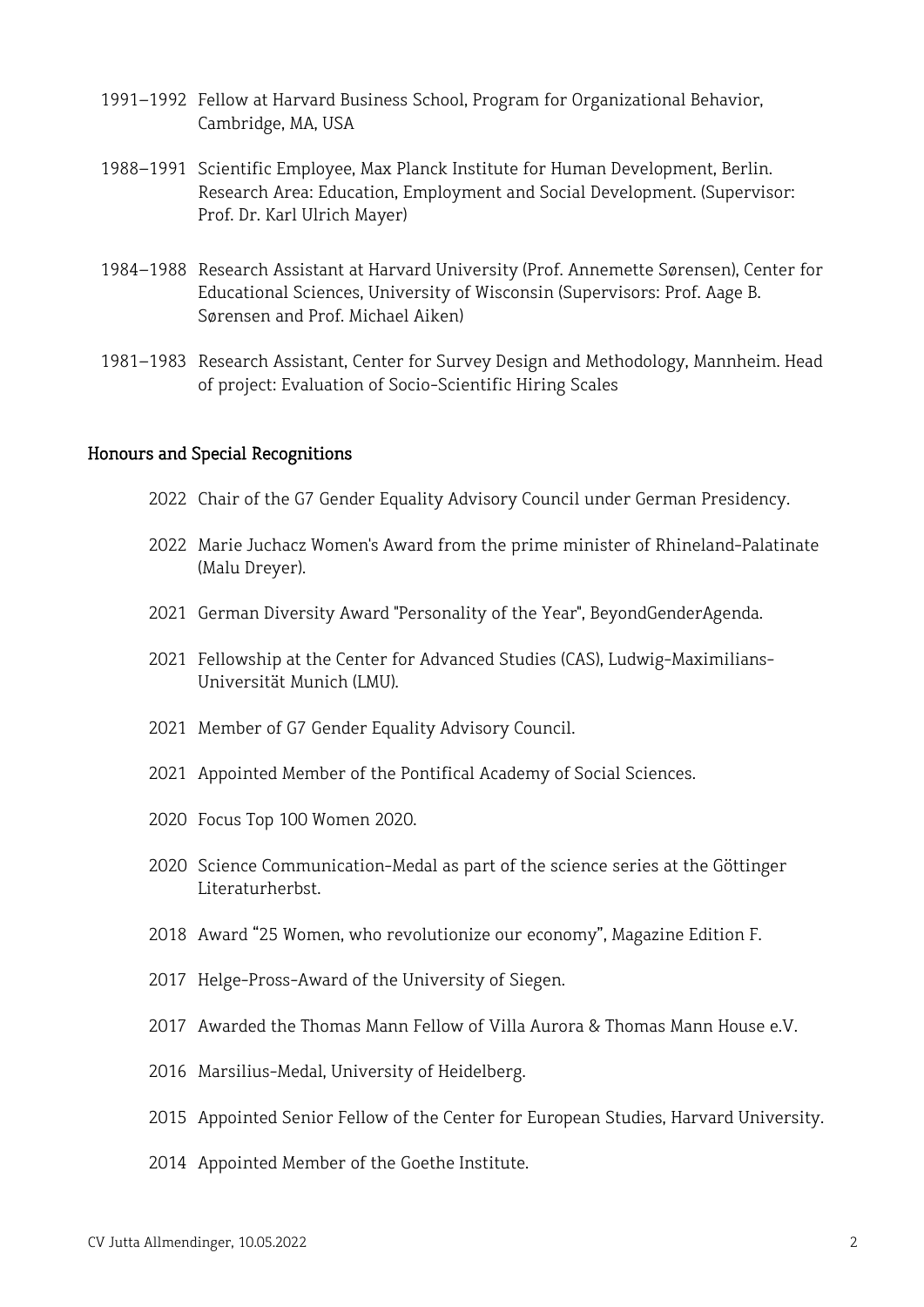- 2014 Honorary Doctorate of the University of Tampere.
- 2013 Federal Cross of Merit 1<sup>st</sup> Class, Berlin.
- 2013 Schader Award of the Schader Foundation, Darmstadt.
- 2012 Waldemar-von-Knoeringen-Award of the Georg-von-Vollmar-Akademie, Kochel am See.
- 2012 Honorary Professorship in Sociology of the Freie Universität Berlin.
- 2012 Soroptimist International German Promotional Award Award for her commitment to improve the status of women in society.
- 2012 Berlin Order of Merit State of Berlin.
- 2011 Elected Member of the German Academy of Engineering Science acatech.
- 2011–2019 Appointed Member of the European Academy of Sociology (EAS).
- 2011–2014 Appointed Member of the High Level Economic Expert Committee "Innovation for Growth (I4G)" of the European Commission.
	- 2011 Awarded the "TUM Distinguished Affiliate Professorship" of the Technological University of Munich.
	- 2011 Berlin Women Award 2011 Senate Department for Economics, Technology and Women's Issues, Berlin.
	- 2010 Appointed Member of the Bavarian Academy of Sciences and Humanities.
	- 2009 Communicator Award Science Award of the "Stifterverband für die Deutsche Wissenschaft".
	- 2009 Appointed Member, Board of the Humboldt University, Berlin.
	- 2007 Appointed Professor (W3) of Educational Sociology and Labour Market Research at Humboldt University Berlin (accepted January 2007).
	- 2007 Appointed Member of the German Academy of Sciences Leopoldina, Halle.
	- 2006 Appointed President of the Social Science Research Center, Berlin (accepted December 2006).
	- 2006 Appointed Chair of Sociology and Empirical Social Research (focus on Labour Market Sociology) at the University Erlangen-Nuremberg (declined December 2006).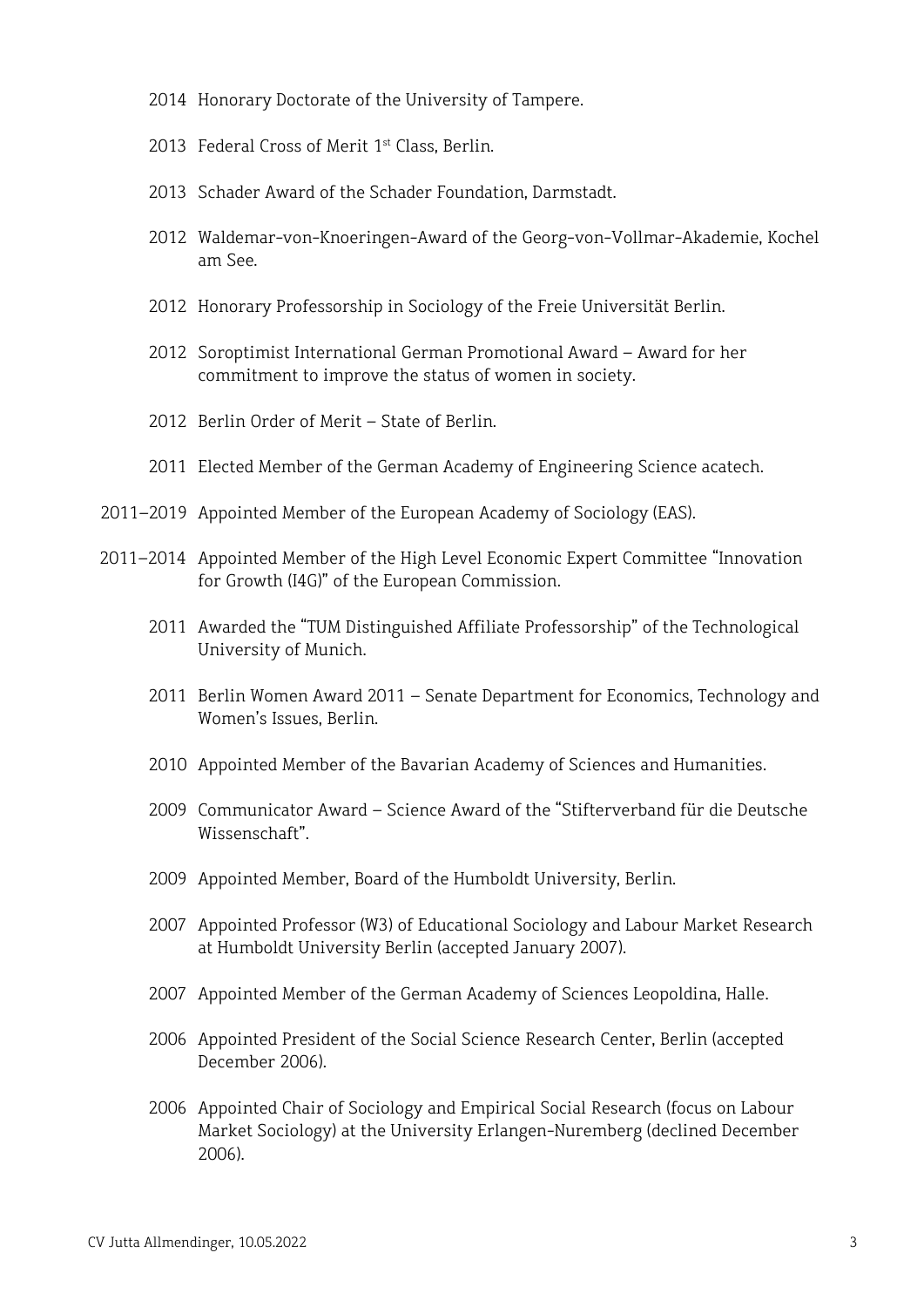- 2004 Appointed Full Member of the "Berlin-Brandenburgische Akademie der Wissenschaften" (formerly "Preußische Akademie der Wissenschaften").
- 2003 Award of the "Deutscher Frauenring" for research on Life Development.
- 2002 Appointed Director of the Institute of Employment Research, Nuremberg (accepted November 2002).
- 1999–2002 Elected President of the German Sociological Association (GSA) (two terms of office).
	- 1998 Appointed Chair of Organizational Sociology, Hochschule für Verwaltungswissenschaften Speyer (declined December 1998).
	- 1998 Appointed Professor of Sociology III, Ludwig-Maximilians-University München (accepted January 1999).
- 1996–1997 Fellow at the Center for Advanced Study in Behavioral Sciences, Stanford, CA, USA (one-year fellowship).
	- 1996 Award of the "Münchener Universitätsgesellschaft" for Extraordinary Achievements in Teaching.
	- 1992 Award of the foundation "Mitteldeutscher Kulturrat", Bonn for the work "State and Market Culture".
- 1991–1992 Fellow at Harvard Business School, Cambridge, MA, USA (one-year fellowship).
- 1987–1988 Harvard Dissertation Merit Fellowship, Cambridge, MA, USA.
	- 1986 Krupp Fellowship, Center for European Studies, Cambridge, MA, USA.
- 1984–1985 Fellowship of the German Academic Exchange Service for study residency in Madison, WI, USA.
	- 1982 Award for diploma thesis from the foundation "Rheinischer Hypothekenbanken", Mannheim.

#### Editorial Works

- since 2017 Co-Editor of the weekly newspaper *DIE ZEIT*
- since 2013 Co-Editor of the journal *Neue Zeitschrift für Familienrecht (NZFam)*, Verlag C.H. Beck, Frankfurt a.M.
- 2009-2021 Co-Editor of the journal *Forschung. Politik – Strategie – Management,* UVW UniversitätsVerlagWebler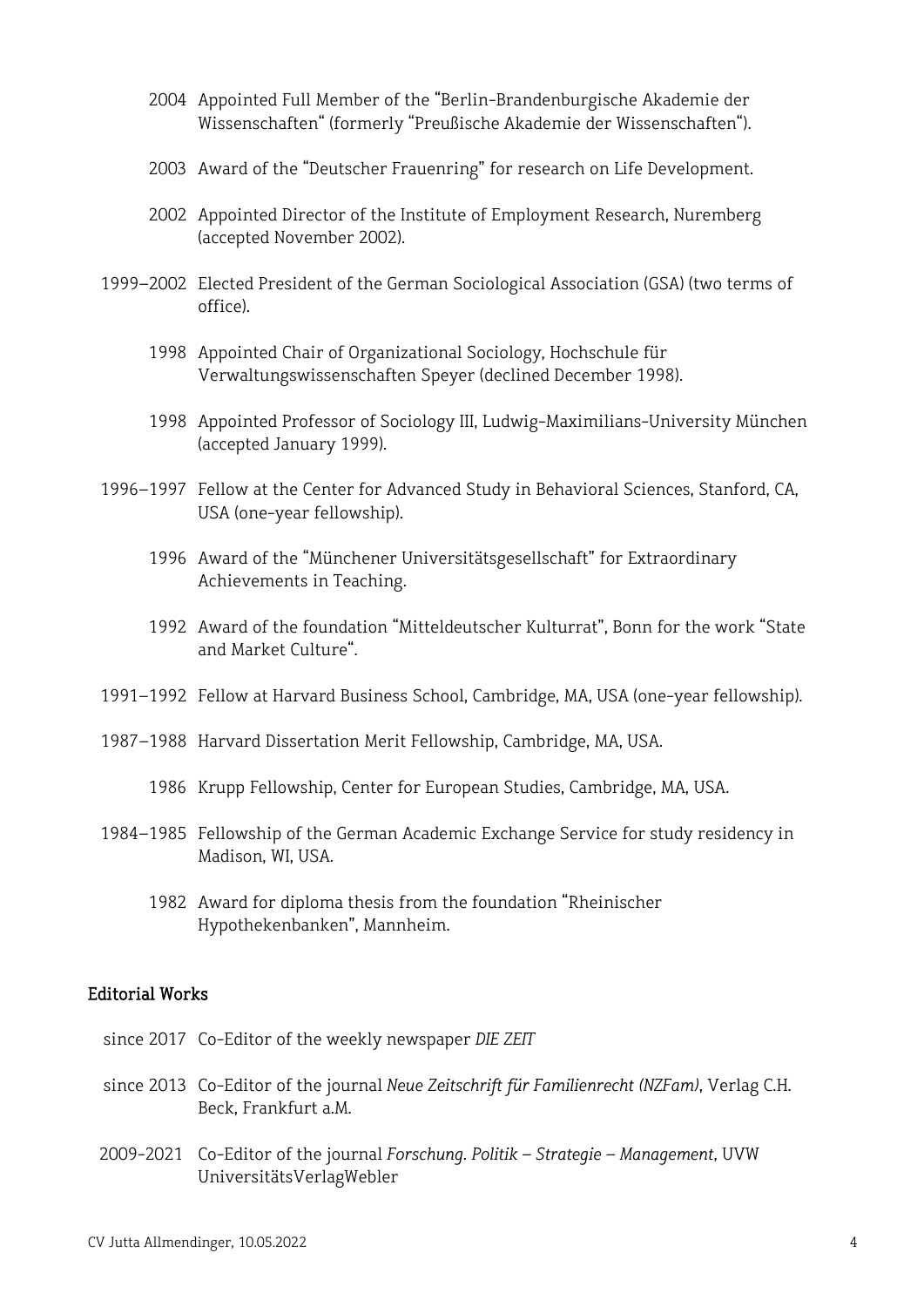- 2003–2007 Editor of the journal *Zeitschrift für Arbeitsmarktforschung* (until 2003 *Mitteilungen aus der Arbeitsmarkt- und Berufsforschung*)
- 2001–2003 Member of the editorial board of the journal *Mitteilungen aus der Arbeitsmarktund Berufsforschung* (MittAB)
- 1999–2003 Editor of the series *Studien zur Wissenschafts- und Organisationssoziologie*, Opladen: Leske + Budrich (now at VS Verlag für Sozialwissenschaften)
- 1998–2001 Developer, Editor, then Co-Editor of the journal *European Societies*, European Sociological Association. First release April 1999 (Routledge)

#### Activities in Advisory Boards

- since 2021 Member of the Commission for the Evaluation of the Infection Protection Act (IfSG) of the Federal Government.
- since 2021 Spokesperson of the Working Group "Future of Work after Corona" of the Berlin-Brandenburg Academy of Sciences and Humanities and the Deutsche Akademie der Naturforscher Leopoldina.
- since 2021 Member of the Working Group "Gender Equality in Science"of the Deutsche Akademie der Naturforscher Leopoldina.
- since 2021 Chair, of "Zukunftsrat Nachhaltige Entwicklung" ("future council sustainable development" of the federal state of Rhineland-Palatinate).
- since 2020 Member, Board of Trustees of the Deutsche Liga für das Kind in Familie und Gesellschaft (Initiative gegen frühkindliche Deprivation) e.V. (German League for the Child in Family and Society (initiative against early childhood deprivation) e.V.).
- since 2020 Member, "MV Zukunftsrat" (future council of the federal state of Mecklenburg-Western Pomerania).
- since 2020 Scientific Member, Council of Berlin-Brandenburgischen Akademie der Wissenschaften.
- since 2020 Member, Board of Trustees of the Genshagener Kreis e.V.
- since 2020 Member, Advisory Board "Machbarkeitsstudie zur Erreichung der Klimaschutzziele im Bereich der Wohngebäude in Hamburg".
- since 2020 Member, Board of Trustees of the Hans-Böckler-Stiftung.
- since 2019 Member, University Council of the University of Mannheim.
- since 2019 Member, Foundation Council of the Foundation University Göttingen.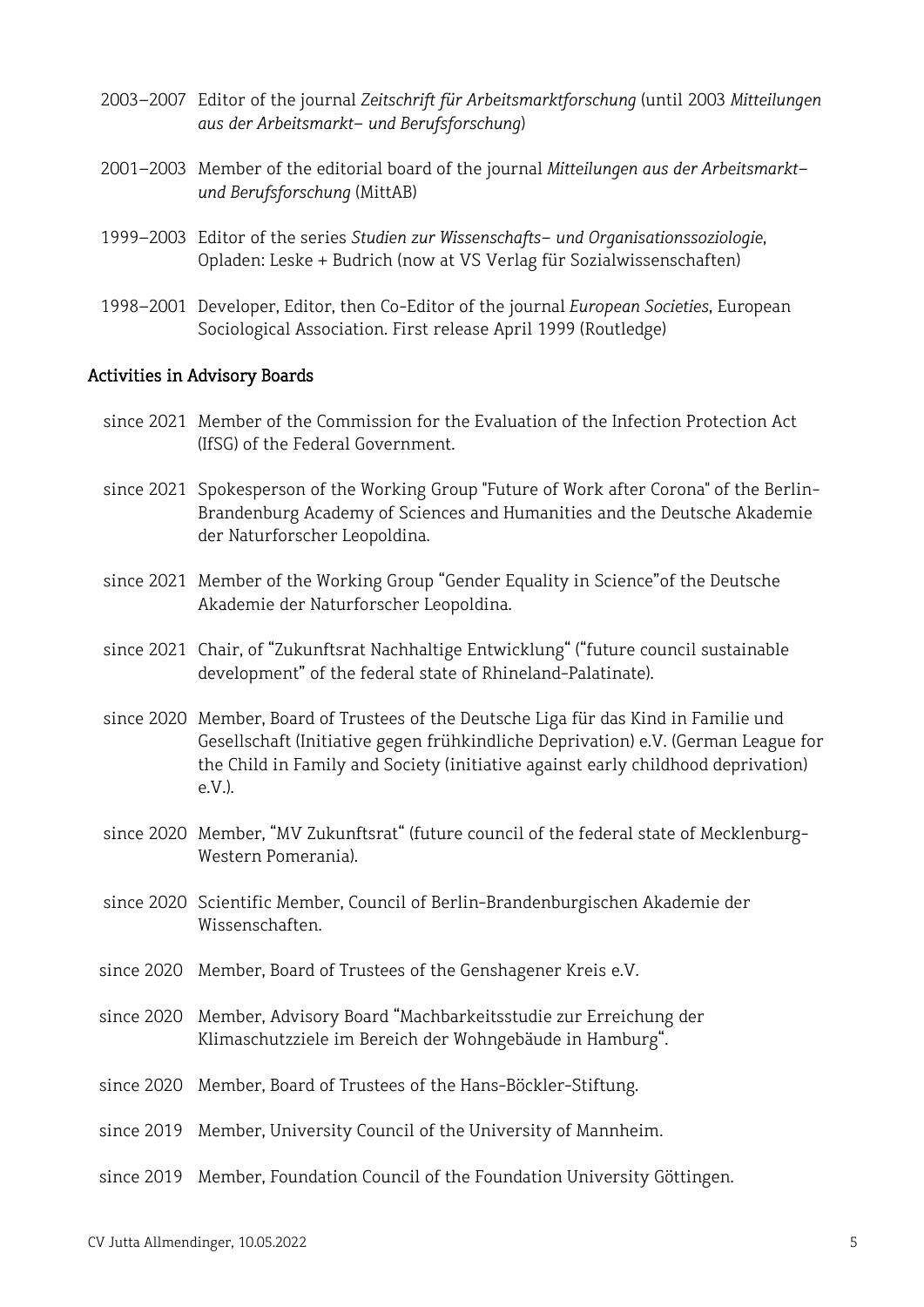- since 2019 Member, International Scientific Advisory Board of the Austrian Science Fund (FWF).
- since 2018 Chair, University Advisory Board of the Berlin International University of Applied Sciences (Member since 2014).
- since 2018 Member, Board of Trustees of the "BildungsChancen"-Lottery, BildungsChancen gGmbH.
- since 2017 Member, Advisory Board "Stiftung Bildung".
- since 2017 Member, Committee "digitalRat.niedersachsen".
- since 2017 Member, Council of "Die Junge Akademie" of the Berlin-Brandenburg Academy of Sciences and Humanities and the German National Academy of Sciences Leopoldina.
- since 2016 Member, Supervisory Board Berlin City Cleaning (Berliner Stadtreiniung BSR).
- since 2016 Member, Discussion Group "Transformation" by Horst Köhler, former President of the Federal Republic of Germany.
- since 2015 Member, Advisory Board of the Cologne Institute of Economic Research.
- since 2015 Member, Expert Commission "Arbeit der Zukunft" by the Confederation of German Trade Unions (DGB) and the Hans-Böckler-Stiftung.
- since 2014 Member, Project Advisory Council "Vermittlerhandeln im weiterentwickelten Zielsystem der Bundesagentur für Arbeit".
- since 2014 Member, German-Chinese Dialouge Forum of the Federal Foreign Office.
- since 2013 Member, Senate of the Schader Foundation (Schader-Stiftung), Darmstadt.
- since 2012 Member, Board of Trustees of the Foundation of German Business (Stiftung der Deutschen Wirtschaft).
- since 2012 Member, Board of Trustees of Urania Berlin e.V.
- since 2011 Member, Foundation Board of the German Children and Youth Foundation, Berlin.
- since 2006 Member, Scientific Advisory Board of the Socio-scientific Archive Konstanz.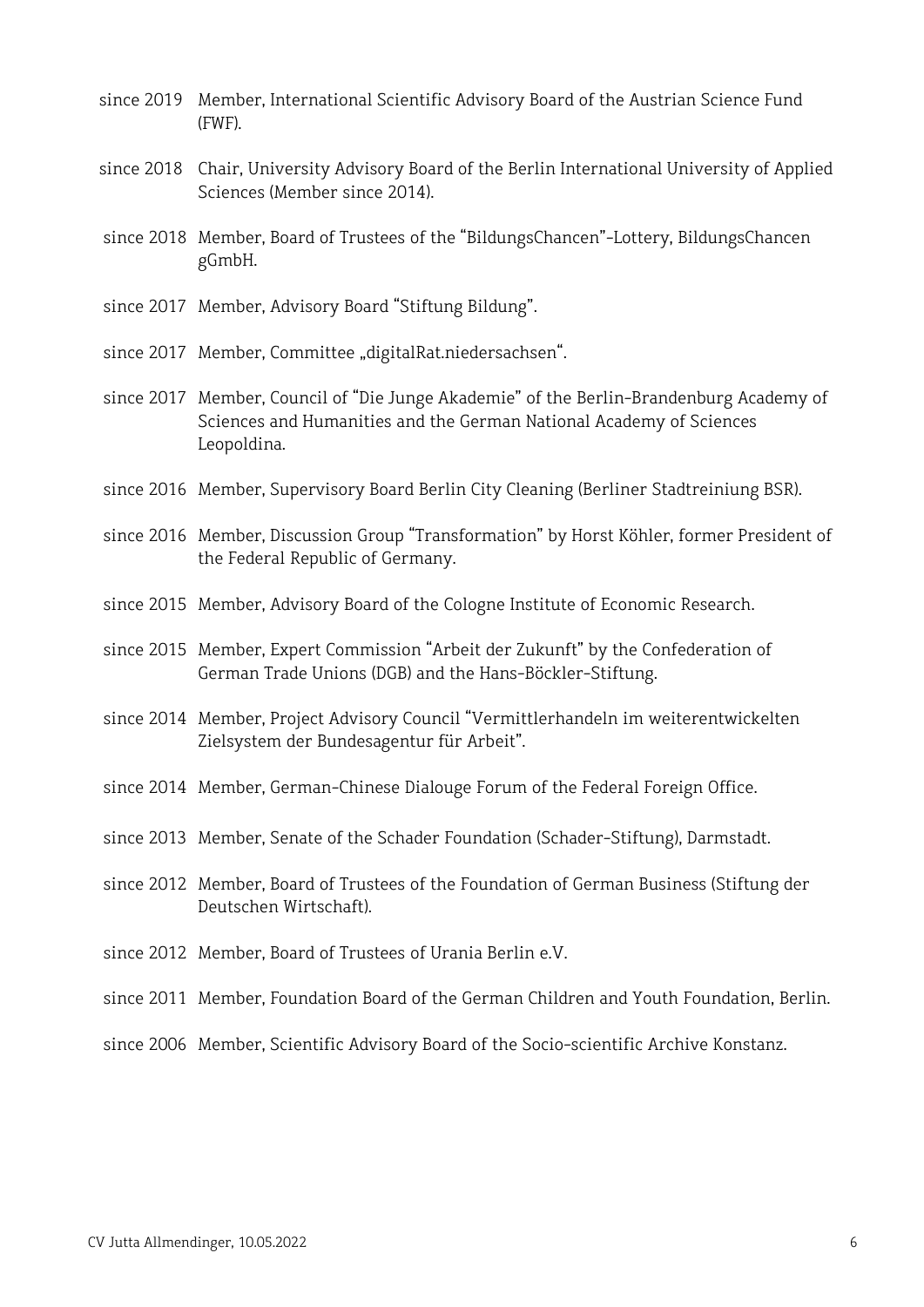- 2017-2021 Chair, Scientific Advisory Board of the Hans-Böckler-Stiftung, Düsseldorf (member since 2006).
- 1994-2021 Scientific Advisor, Journal *Zeitschrift für Soziologie*.
- 2021 Member of G7 Gender Equality Advisory Council (G7 Presidency GB).
- 2021 Member, Board of Trustees "Wissenschaftsjahr 2021: 200 Jahre Virchow und Helmholtz".
- 2009-2020 Member of the Board of Trustees of the Stiftung Deutsches Technikmuseum Berlin.
	- 2018 Leader, Committee "Zukunftsrat" of the Social Democratic Party of Hesse.
- 2007–2018 Member, Board of Governors of the Jacobs University Bremen.
- 2014-2017 Member, Scientific Board of the third Federal Report for the Promotion of Young Researchers (BuWiN III), Federal Ministry of Labour and Social Affairs.
- 2014–2017 Member, Scientific Board of the German Federal Government's fifth Report on Poverty and Wealth, Federal Ministry of Labour and Social Affairs.
- 2012–2017 Member, Board of Trustees "Stiftung Bildung".
- 2013–2016 Member, Board of Trustees of the German Association for People Management (DGFP).
- 2013–2016 Member, Board of Trustees of the University of Applied Management Studies in Mannheim.
- 2010–2016 Member, Board of the "FrauenMediaTurm", Cologne.
- 2006–2016 Member, Foundation Council of the Japanese-German Center Berlin.
	- 2015 Chair, Commission "Gleiche Rechte gegen Diskriminierung aufgrund des Geschlechts", Federal Anti-Discrimination Agency.
- 2014–2015 Member, High Level Group Research, Innovation and Science Policy Experts (RISE) of the European Commission.
- 2009–2015 Member, Committee on Minimum Wages of the German Federal Government.
	- 2014 President of the Advisory Board "Bildung als nationale Aufgabe" of the Prime Minister of the Federal German State Lower Saxony Stephan Weil.
- 2011-2013 Member, Board of the Representative of the German Federal Government of Migration, Refugees, and Integration.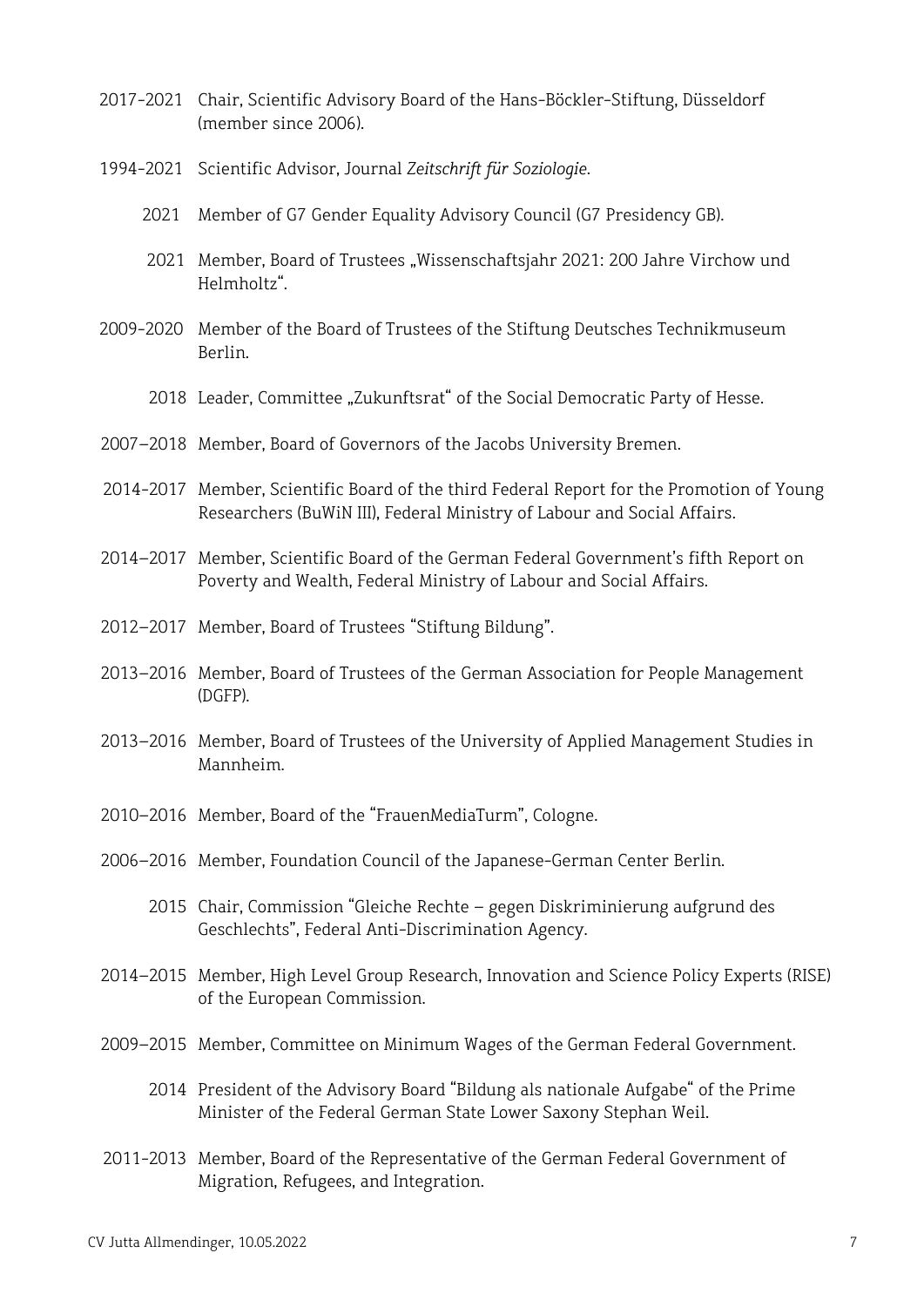- 2011–2013 Member, Scientific Board for Supervision of the "Second Report for the Promotion of Young Academics" of the German Federal Ministry for Research and Education.
- 2011–2013 President (together with Ernst Ulrich von Weizsäcker and Angela Gifford), Steering Committee of the Progress Forum for Supervision of the Committee of Enquiry "Growth, Prosperity and Quality of Life" of the German Federal Government.
- 2010–2013 Vice-president, Foundation New Responsibility (stiftung neue verantwortung), Berlin.
- 2003–2013 Member, Board of Trustees of the "Deutscher Studienpreis" of the Körber Foundation, Hamburg.
- 2011–2012 Member, Dialogue Forum "Neue Soziale Marktwirtschaft".
- 2009–2012 Member, Board of Trustees of the "berufundfamilie" gGmbH, Frankfurt (Chair since 2010).
- 2008–2012 Member, Social Board for Pension Insurace of the German Federal Government.
- 2006–2012 Member, Scientific Commission of the German Council of Science and Humanities.
- 2010–2011 Member, Board of Trustees of the Research and Science Foundation Hamburg.
- 2007–2011 Member, Berlin Board (appointment by Governing Mayor of Berlin, Klaus Wowereit).
- 2007–2011 Member, Expert Commission for Research and Innovation of the German federal government.
- 2007–2010 Member, Scientific Advisory Board of the Centre Marc Bloch, Berlin.
- 2008–2009 Member, Supervisory Board of the Foundation European University Viadrina Frankfurt (Oder).
- 2005–2009 Member, University Council of the Technical University Darmstadt.
- 2005–2008 Member, Research Council of the European University Institute (EUI), Florence, Italy.
- 2003–2008 Member, Advisory Board of the Jacobs Center for Lifelong Learning and Institutional Development of the International University, Bremen.
	- 2007 Member, Board of Trustees of the Fraunhofer Institute for Systems and Innovation Research (ISI), Karlsruhe.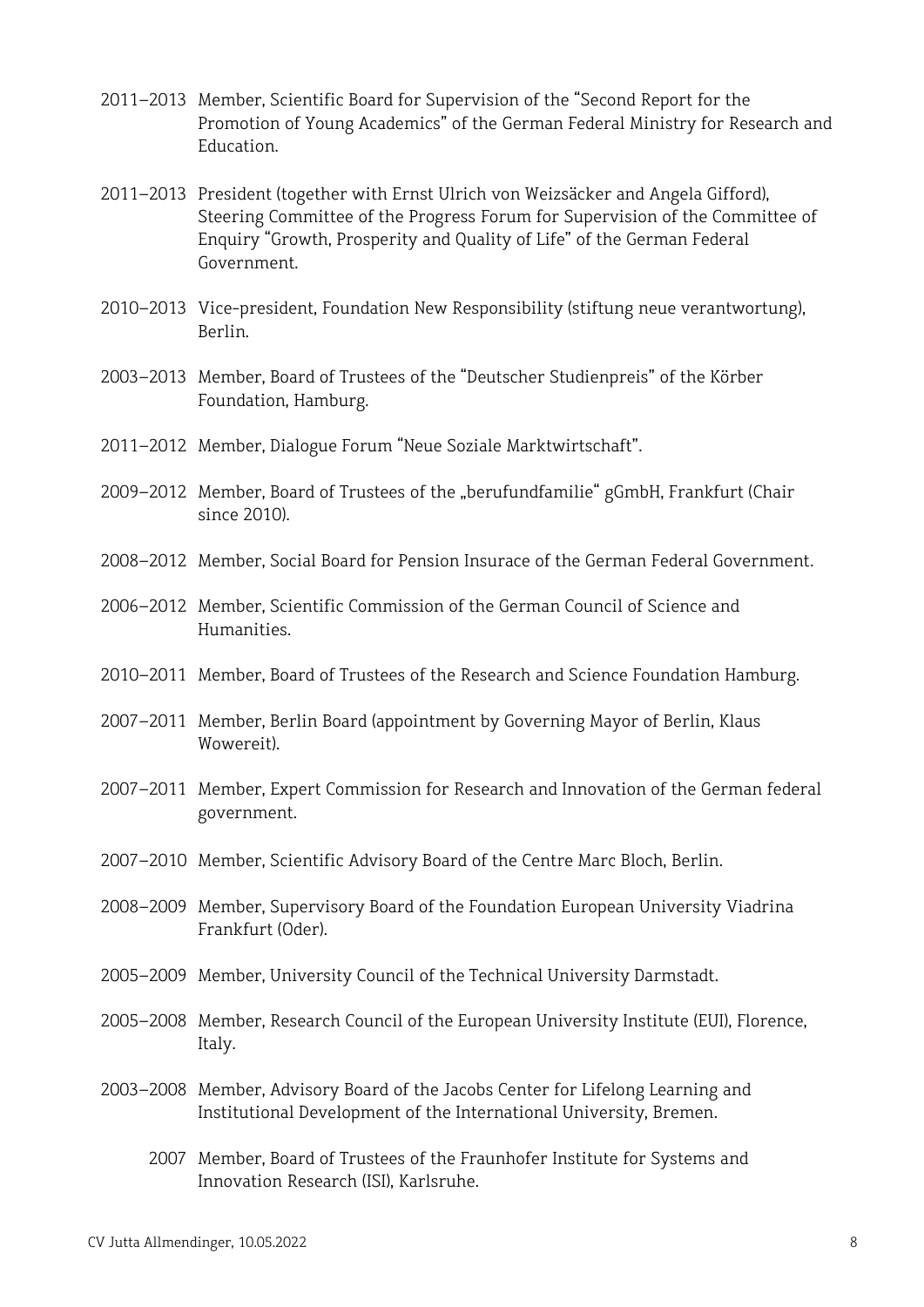- 2006–2007 Member, "Innovationskreis Berufliche Bildung" of the German Federal Ministry for Research and Education (appointed by Federal Minister for Research and Education, Prof. Dr. Annette Schavan).
- 2004–2007 Member, German Council for Social and Economic Data (German Federal Ministry for Research and Education).
	- 2006 Member, "Forum Bildung" of the German Social Democratic Party.
	- 2006 Member, Scientific Advisory Board of the Berlin Social Science Center.
- 2004–2006 Member, Scientific Advisory Board "Educational Report for Germany" (by order of the Standing Conference of the Ministers of Education and Cultural Affairs of the "Länder" in the Federal Republic of Germany).
- 2004–2006 Member, Advisory Board "Development of Universities" at the Baden-Württemberg Ministry for Science, Research and Arts, Stuttgart.
- 2004–2006 Member, Chamber for Social Order of the Protestant Church in Germany.
- 2003–2006 Member, Scientific Advisory Board of the "Qualitätsagentur am Staatsinstitut für Schulqualität und Bildungsforschung München (ISB)".
- 2004–2005 Member, Steering Committee of the project "Taking Forward the EU Social Inclusion Process" by order of the Luxemburg EU-council presidents 2005.
- 2003–2005 Member, Expert Committee of the 7th Family Report of the German Federal Ministry for Family, Seniors, Women and Youth.
- 2003–2005 Member, Working Group "Equal Opportunities and Family Friendliness in the Economy" (Appointed by German Federal Minister of Family, Renate Schmidt).
- 2003–2005 Member, Advisory Board of the Working Group "Intercultural Conflicts and Social Integration" at the Berlin Social Science Center (WZB).
- 2003–2005 Member, Board of Trustees of the Leibniz Institute for the Social Sciences Mannheim.
	- 2003 Member, Committee for Teaching of the German Council of Science and Humanities.
- 2000–2002 Chair, Scientific Advisory board of the Institute of Employment Research, Nuremberg (with Dieter Sadowski).
- 1999–2002 Member, Directorate of the German Sociological Association (GSA).
- 1998–2002 Member, Advisory Board of the Low Income Panel of the German Federal Ministry for Labour and Social Affairs.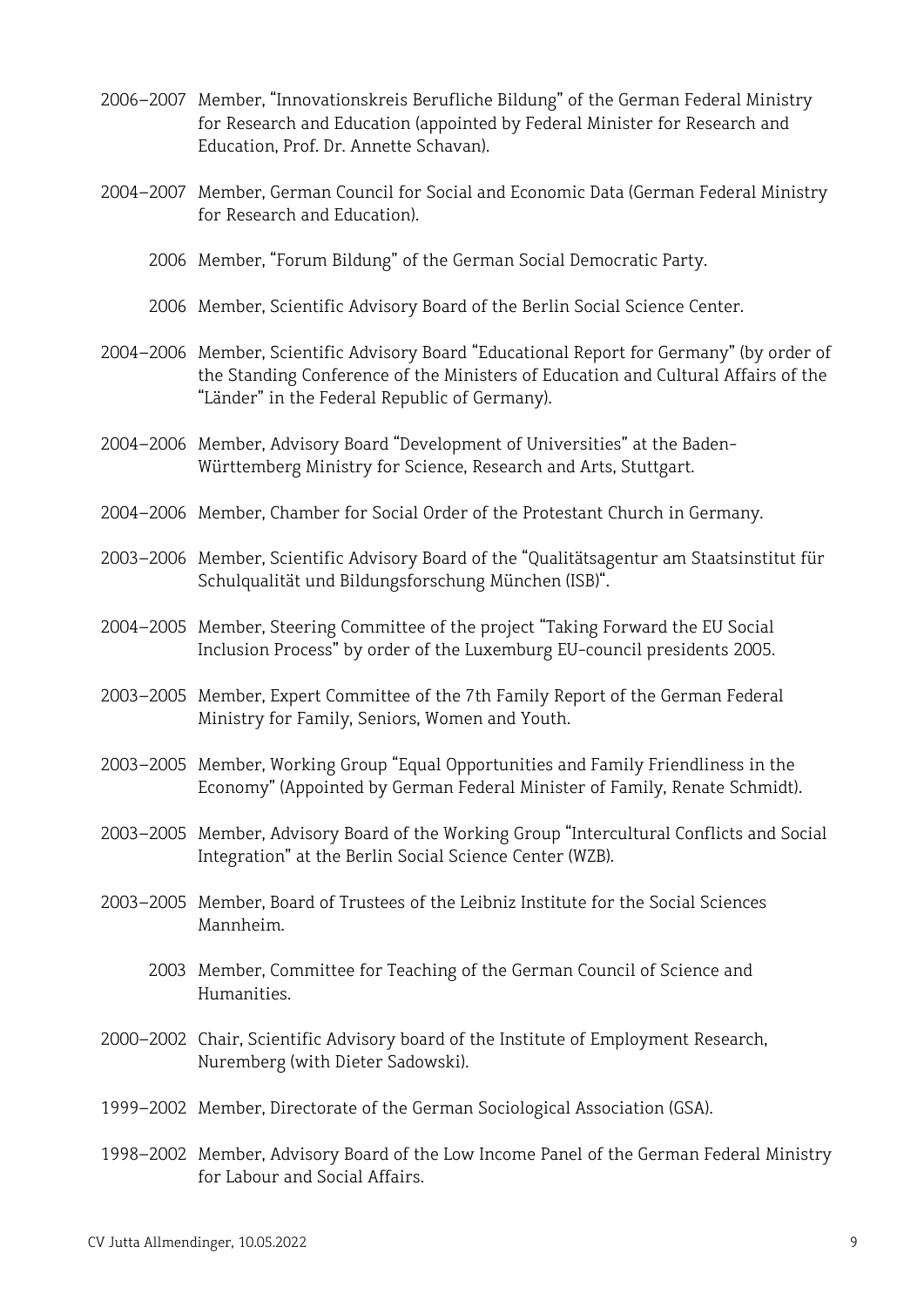1997–2002 Member, Scientific Advisory Board of the Institute for Population Research and Social Policy, Bielefeld.

#### Appraisal Work Activity

- since 2021 Chairwoman of the Jury for Social Science and Humanities at the Falling Walls Foundation.
- since 2021 Member, Diversity and Gender Equality Network (DiGENet) of Berlin University Alliance.
- since 2016 Member, Jury for the "NDR Kultur Sachbuchpreis".
- since 2015 Member, Jury for the "Brandenburger Freiheitspreis".
- since 2013 Member, Jury of the "NRW Innovation Award".
- since 2011 Member, Jury for the "International Willy-Brandt-Prize".
- since 1997 Assessment of research proposals for the Volkswagen Foundation and Fritz Thyssen Foundation.
- since 1992 Assessment of manuscripts for the journals: *American Journal of Sociology; Social Forces; Zeitschrift für Soziologie*.
	- 2021 Member of the Strategic Research Council of the Academy of Finland.
	- 2021 Member of the Falling Walls Jury "Female Science Talents".
- 2008-2021 Member, Jury for the Berlin Science Award of the Governing Mayor of Berlin.
	- 2020 Member of the Falling Walls Jury "Breakthroughs of the Year".
	- 2020 Member of the Falling Walls Jury "Social Science and Humanities".
	- 2020 Member of the Jury "German Business Book Award" (Handelsblatt).
- 2019 Member, Evaluation Panel for the Evaluation of the Institute for Advanced Studies (IHS), Wien.
- 2017–2018 Chair of the Jury for the "Innovationspreis Berlin Brandenburg".
	- 2017 Member, Jury for the Falling Walls Lab Germany 2017.
- 2014–2015 Member, Jury for the "Medienpreis Bildungsjournalismus" of the German Telekom Foundation.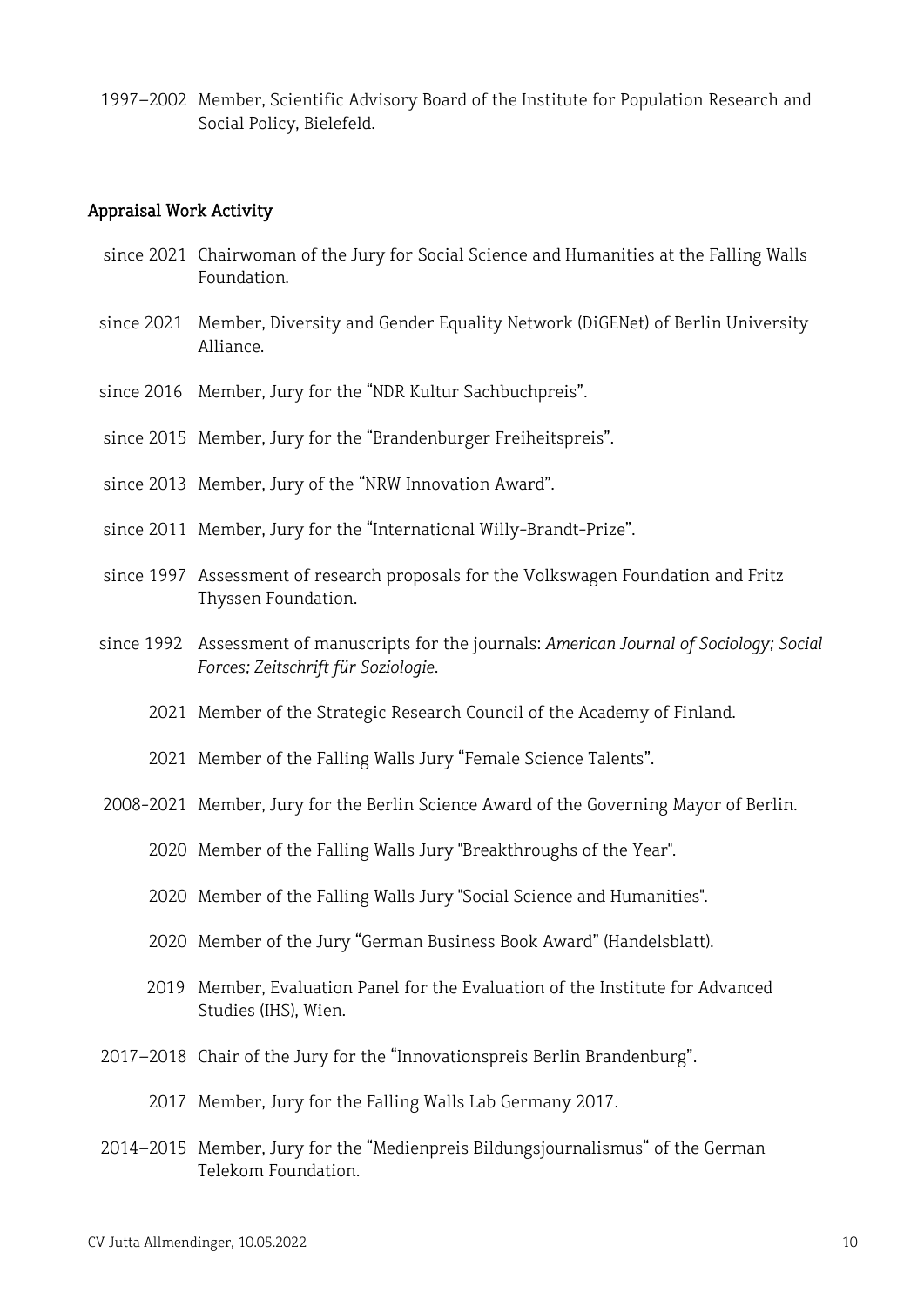- 2010–2011 Member, Jury for the German employer prize for education of the German Employers' Associations (BDA).
- 2006–2007 Member, Appointment Board of the University of Applied Labour Studies of the Federal Employment Agency, Schwerin.
	- 2006 Member, Expert Committee for the Focus "Education" of the Socio-Scientific Faculty of the Georg-August-University Göttingen.
	- 2006 Member, Project Group "Women in Science" of the German Rectors' Conference.
- 2005–2006 Member, Jury for the German Sponsorship Award "Youth at Work" of the German Federal Ministry for Labour and Social Affairs and the German Federal Employment Agency.
	- 2005 Member, Work committee to prepare Carl-Bertelsmann-Prize "Youth Generation and Labour".
	- 2005 Member, Advisory Committee "Integrated Economic/Business Studies" of the Heidelberg University.
	- 2005 Member, Review Committee of the Scientific Centre for Higher Education Research, Kassel University.
	- 2005 Member, Assessment Group of the Leibniz Association for the Evaluation of the Rhenisch-Westphalian Institute for Economic Research, Essen.
- 2004–2005 Member, Jury for the Sponsorship Competition "Arranging Employment Companies Show Responsibility" of the Federal Ministry of Economics and Labour.
	- 2004 Member, Assessment Group of the Leibniz Association for the Evaluation of the German Institute for Economic Research, Berlin.
	- 2004 Member, Jury for the Sponsorship Competition "Erfolgsfaktor Familie 2005" of the Federal Ministry for Family Affairs, Senior Citizens, Women and Youth and the Federal Ministry of Economics and Labour.
	- 2004 Member, Appointment Board "Gerontology Vechta" of the University Vechta.
- 2003–2004 Member, three Appointment Boards at the Institute for Sociology and Demography, Rostock University.
- 2003–2004 Member, Scientific Committee Lower Saxony "Research Evaluation Political Science and Sociology in Lower Saxony".
- 1998–2004 Correspondent for the Postgraduate Schools in the Senate and Appropriations Committee of the German Research Foundation.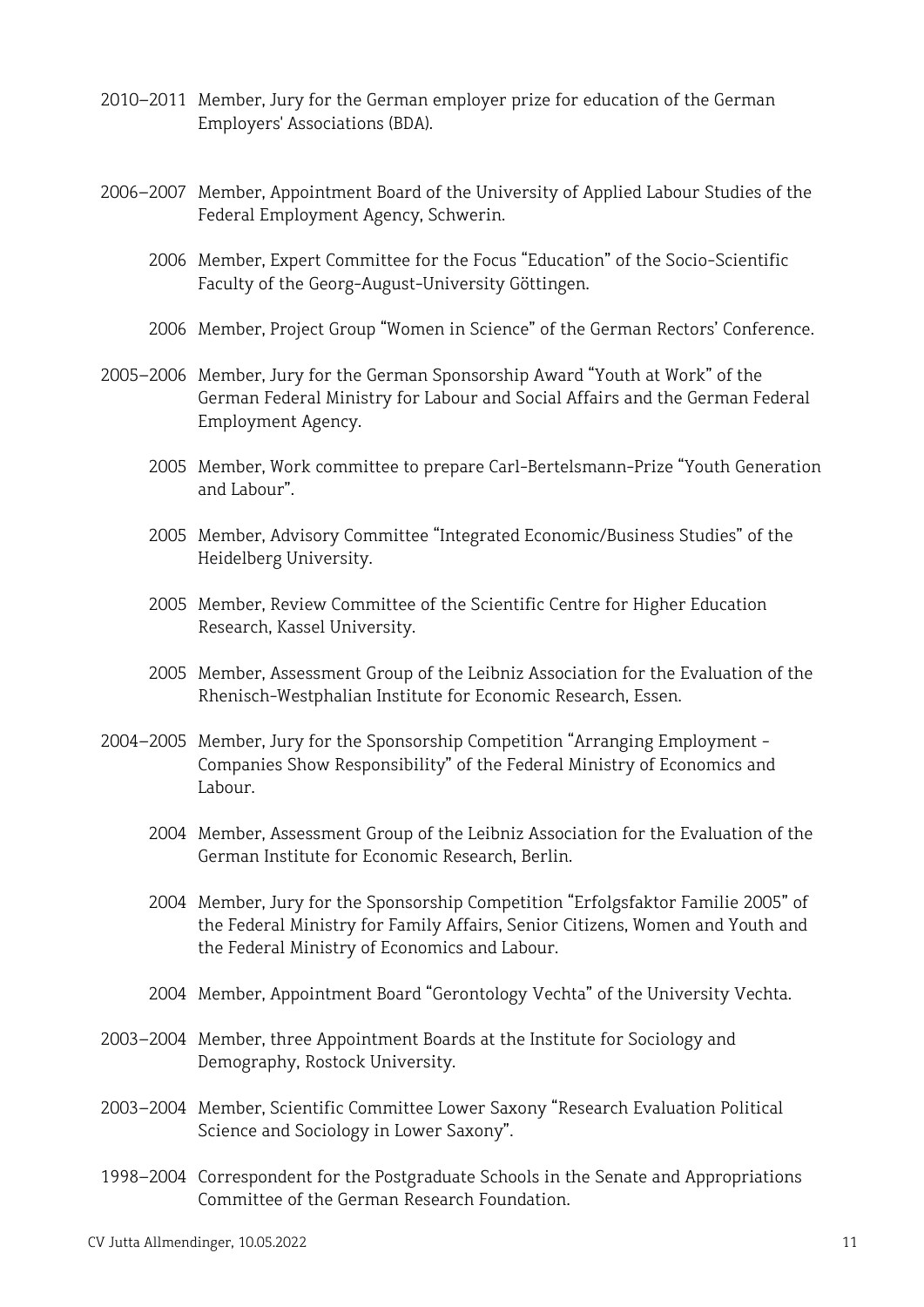- 2002 Expertise, Enquete-Committee "Globalization of the World Economy" of the German Bundestag on "Women in Science".
- 2001–2002 Member, Selection Committee for the program "Young Academics at Universities" of the Volkswagen Foundation.
- 1998–1999 Member, Jury of the Körber Foundation to award the Studies Award "Risks".
	- 1996 Advisory activity, Expert Commission "Rentenreform 1996" under the direction of the Federal Minister of Labour and Social Affairs, Dr. Norbert Blüm.
	- 1996 Advisory activity, Commission "Services 2000 Plus" of the German Federal Ministry for Education, Science, Research and Technology.
- 1992–1996 Member, Editorial board of the Arnold and Caroline Rose Monograph Series of the American Sociological Association (Rutgers University Press).
	- 1995 Evaluator, Program "Targeted Socio-Economic Research" of the Commission of the European Union, Brussels.
- 1986–1987 Member, Doctoral Admissions Committee, Department of Sociology, Harvard University, Cambridge.

### Scientific Specialized Fields

Sociology of the Labour Market Sociology of Education Social Inequality Social Policy Sociology of Life Course Organisational Sociology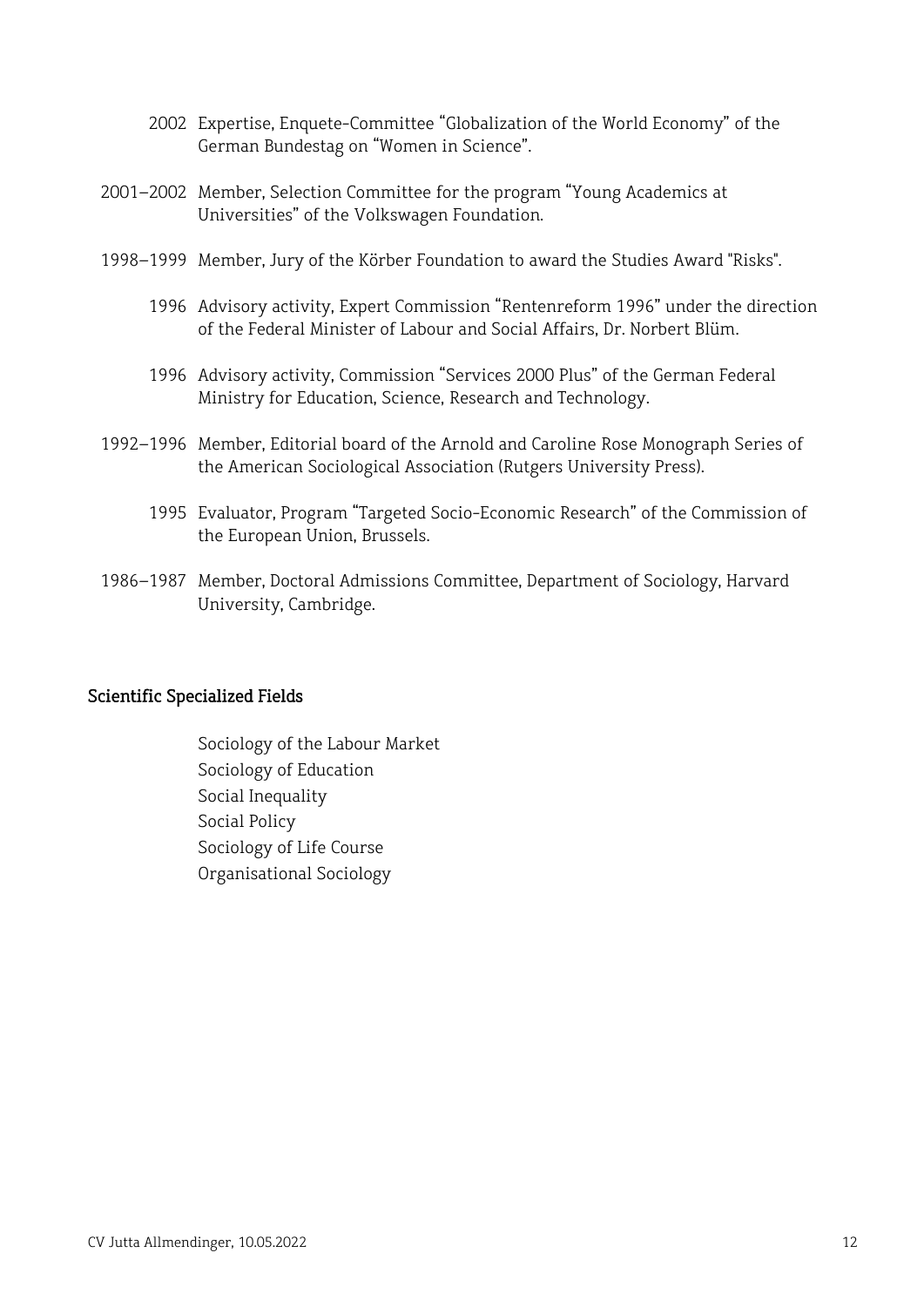### Third-Party Funded Projects

#### *Focus: Sociology of Education*

- since 2016 Scientific accompaniment of the program "Talentscouting" in North Rhine-Westphalia. Funded by: Ministry of Innovation, Science and Research, NRW.
- 2013–2017 "The benefit of external Intervention in primary schools". Funded by: Foundation of German Business (sdw) gGmbH
	- 2014 "Enrolling in tertiary education programs: Differences between the German federal states." Funded by: Ministry of Innovation, Science and Research, NRW
- 2013–2014 "Learning School" Funded by: Christian Boehringer
- 2011–2014 Online Dossier "The Future of Education". Funded by: Federal Agency for Political Education and Jacobs Foundation
- 2009–2022 National Educational Panel Study, Stage 8: "Adult Education and Lifelong Learning". Funded by: Federal Ministry of Education and Research
	- 2011 "Secondary School Graduates and First-Year Students in North Rhine-Westphalia: Developments and Challenges between 2000 and 2010". Funded by: Ministry of Innovation, Science and Research of North Rhine-Westphalia
- 2007–2011 "Education and Transitions into the Labour Market". Funded by: Federal Ministry of Education and Research
- 2009–2010 "Costs of Inadequate Education in the Sectors Live Income, Taxes and Transfers". Funded by: Bertelsmann Foundation
- 2008–2009 Expert Report "Relation between Education and Life Chances". Funded by: Bertelsmann Foundation
- 2002–2003 "Evaluation of the German 'Wehrmacht' exhibition, Munich". Funded by: Hamburg Institute for Social Research

#### *Focus: Social Inequality*

- since 2015 "The legacy The world, we want to see", cooperation with infas and Die Zeit
- 2015–2018 "Precarious work, its shape and role in the life course and the consequences for social inequality", Funded by: Hans-Böckler-Stiftung
- 2013–2014 "Inequalities in Europe". Funded by: European Commission, Directorate General for Research and Innovation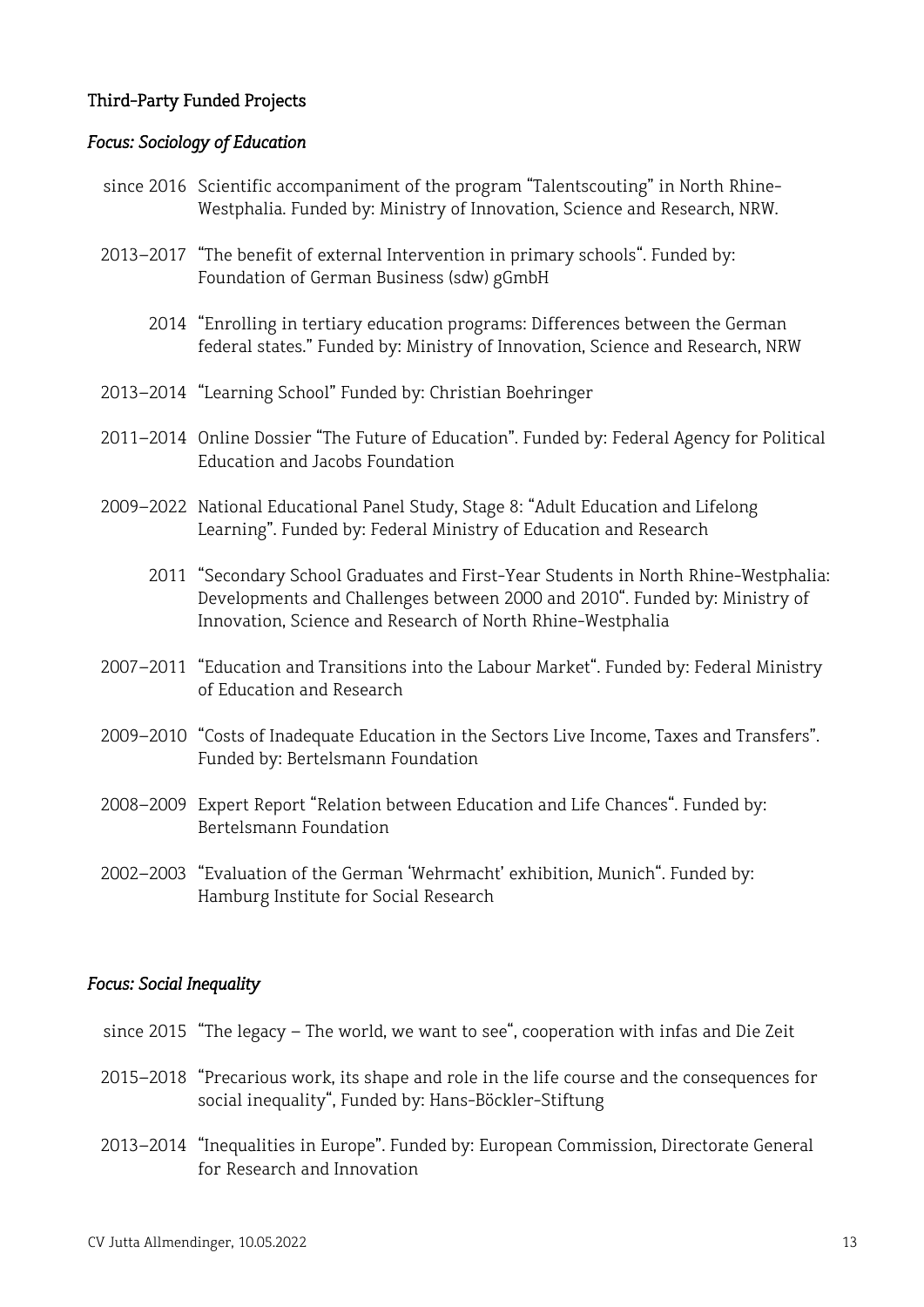- 2013 "Recommendations for improving the upward mobility in Germany from a social science perspective". Funded by: Federal Ministry of Labour and Social Affairs
- 2011 "Social Mobility: Reasons for upward and downward movements". Funded by: Federal Ministry of Labour and Social Affairs
- 2010–2014 "Institutional conditions of the relation of atypical employment and social inequality in Europe". Funded by: Hans-Böckler-Stiftung

#### *Focus: Social Policy*

- since 2016 "New frames of evaluation and assessment of pivotal social changes", Funded by: Federal Ministry of Education and Research (BMBF)
- since 2016 Doctoral Program "Good Work: Approaches to Shaping Tomorrow's World of Work", Funded by: Hans-Böckler-Stiftung
- since 2016 Transfer project "Science and public: Forms and approaches to convey research on the topic Good Work", Funded by: Hans-Böckler-Stiftung
- since 2014 "Company requirements for distribution of care and wage labor on partnership basis", Funded by the Federal Ministry for Family Affairs, Senior Citizens, Women, and Youth (BMFSFJ)
- 2012–2013 "Lifetime and Working lives: Funded by: Hans-Böckler-Stiftung
- 2011–2012 "Women re-entering the labour market who are not eligible for unemployment benefits and employment promotion regarding SGB III". Funded by: Federal Ministry of Family, Senior Citizens, Women and Youth
- 2009–2010 "Social State Transformation: Impacts on familial bonds and the perception of social inequality". Funded by: Hans-Böckler-Stiftung
- 2008–2009 "Labour Market Entry". Funded by: Initiative Neue Soziale Marktwirtschaft GmbH (INSM)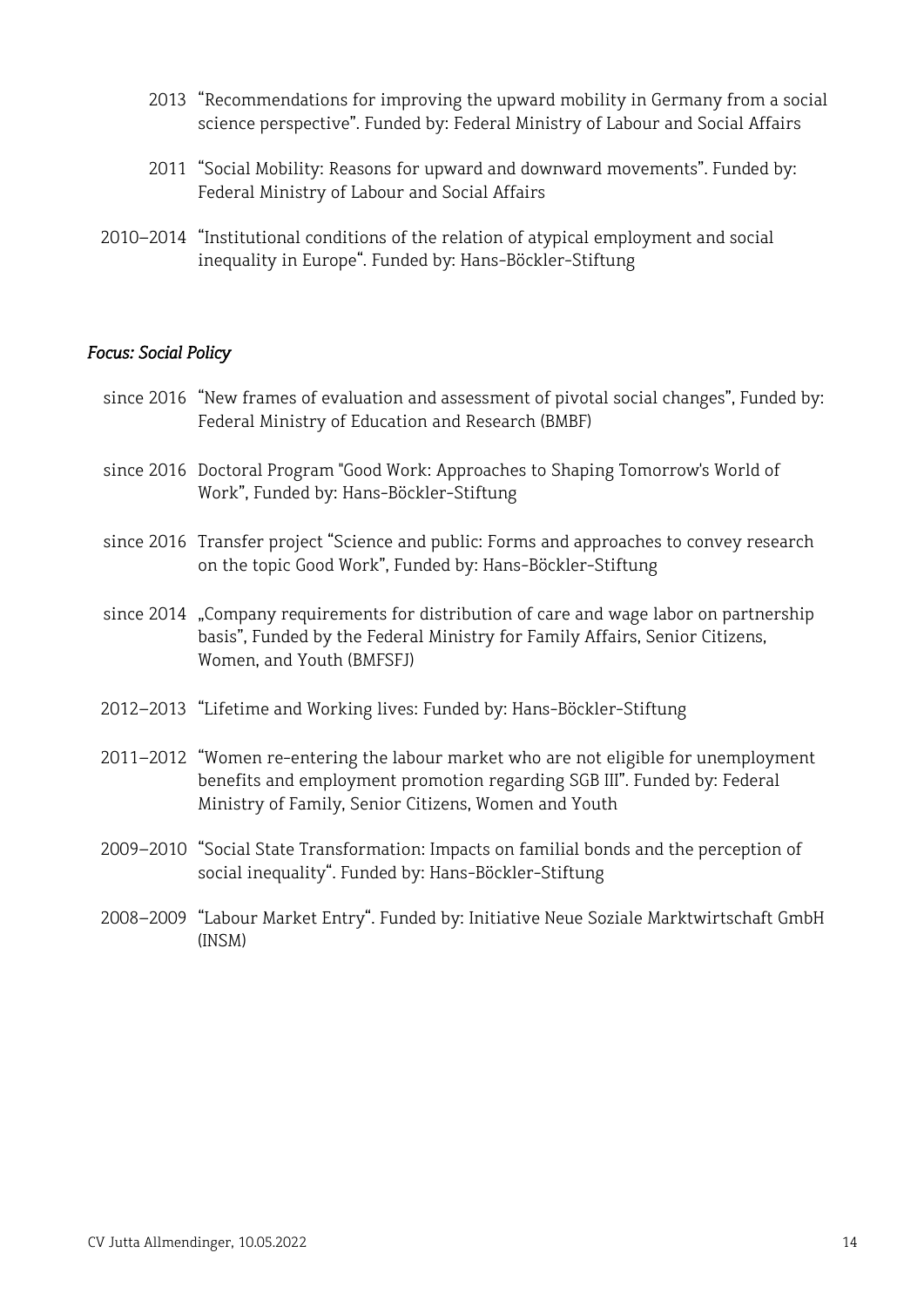### *Focus: Sociology of the Life Course, Family Sociology, International Comparison*

- since 2020 "The impact of COVID-19 on the economic and social situation of women in Berlin". Funding: Berlin Senate Department for Health, Care and Equality
- since 2018 "Who cares? Paid and unpaid care work." Funding: Federal Ministry of Education and Research
- since 2012 "Between love and economy emergence, organization and consequences of professional care work". Funding: Federal Ministry of Education and Research
- 2012–2017 "Emotional Work and Intimate Markets". Funded by Federal Ministry of Education and Research
- 2010–2012 "Attitudes towards the Life Course Young Women and Men today". Funded by: Social Science Research Center Berlin
- 2010–2011 "Non-employment of Women: Tracks, Problems, Potentials". Funded by: German Federal Ministry for Family, Seniors, Women and Youth
- 2008–2010 "Women re-entering the Labour Market: The Potentials of unemployed Women for the Labour Market". Funded by: German Federal Ministry for Family, Seniors, Women and Youth
- 2008–2009 "Frauen auf dem Sprung" "How young women want to live today" Funded by: Gruner & Jahr Media
- 2005–2009 Phase III of the Project B6 "Living together? Managing separately? Chances and Limits of Individualization in Relationships". Funded by: German Research Foundation at the Collaborative Research Centre 536 "Reflexive Modernising"
- 2002–2005 Phase II of the Project B6 "Living together? Managing separately? Chances and Limits of Individualization in Relationships". Funded by: German Research Foundation at the Collaborative Research Centre 536 "Reflexive Modernising"
- 1999–2002 Phase I of the Project B6 "Living together? Managing separately? Chances and Limits of Individualization in Relationships". Funded by: German Research Foundation at the Collaborative Research Centre 536 "Reflexive Modernising"
- 1999–2000 *"*The situation of young academics in sociology". Funded by: German Sociological Association
- 1997–2000 "Science as profession". Funded by: Volkswagen Foundation
- 1997–1998 "Professional Careers of Women in the Fraunhofer-Society". Funded by: Fraunhofer-Society
- 1996–1997 "Women in Science". Funded by: Hans-Böckler-Stiftung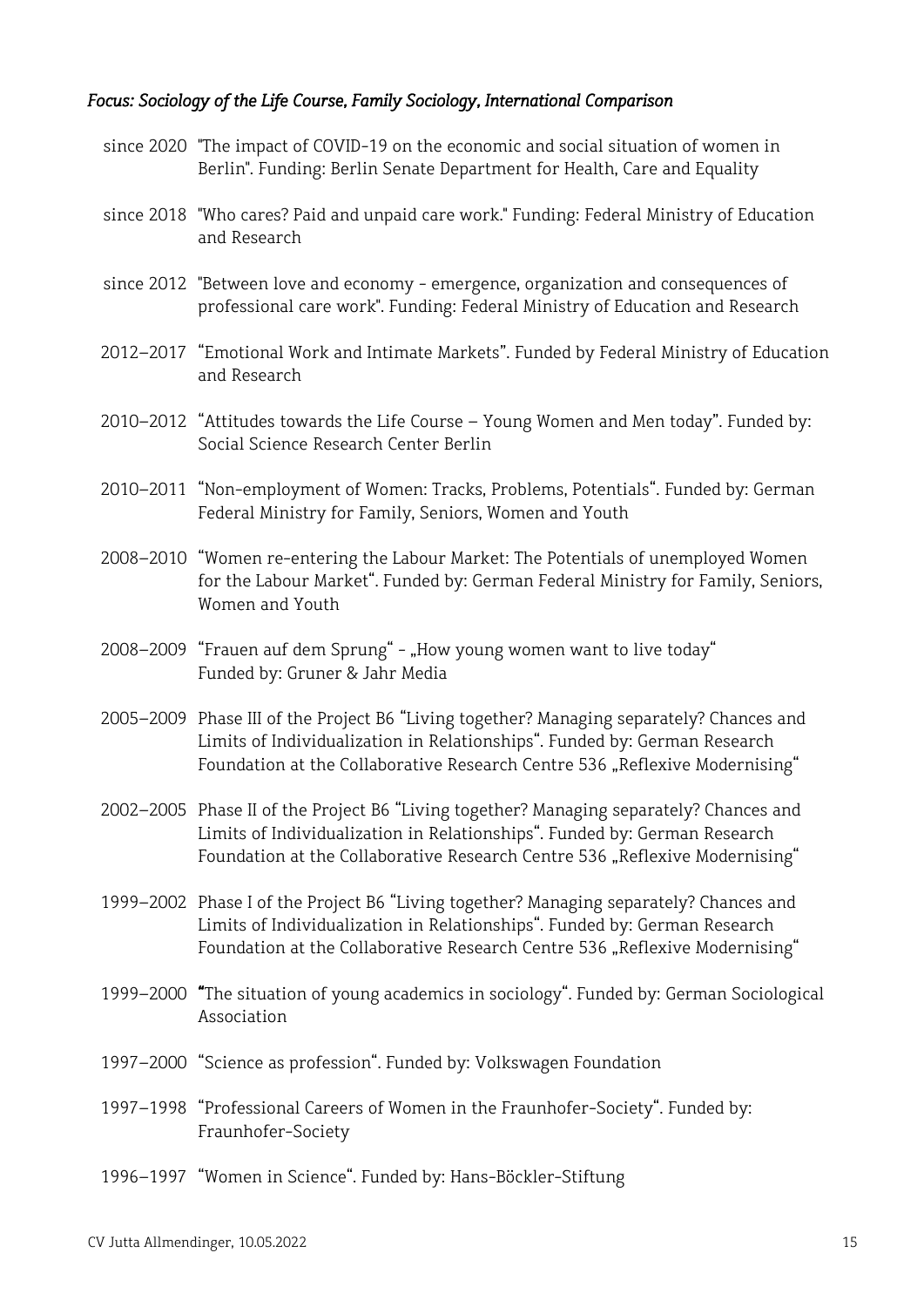- 1995–1996 "Professional Careers of Women in the Max Planck Society". Funded by: Max Planck Society
- 1993–1994 "Individualization and Social Inequality Research: Developing methods for the ALLBUS 1994." With Ulrich Beck. Funded by: German Research Foundation

#### *Focus: Organizational Sociology*

- 2002–2005 "Organizations and Gender-Specific Wages". Funded by: German Research Foundation
- 2000–2003 "Professional Careers in Reinsurance". Funded by: Munich RE
- 1998–2002 "Growth to Limits?" Gender Segregation in Organizations and Working Groups. Funded by: German Research Foundation
- 1995–1996 "Part-time Work in Leadership Positions." Funded by: City of Munich
	- 1995 "Creating Reports for the City of Munich". Funded by: City of Munich
- 1993–1994 "Analysis on Use of and Satisfaction with Flexible Work Time in the City of Munich." Funded by: City of Munich
- 1991–1995 "International Study of Leadership and Mobility in Symphony Orchestras". Funded by: Harvard Business School und Max-Planck-Institute for Human Development

#### Teaching

- 2021/2022 Master-Seminar at the Humboldt-Universität of Berlin and the Freie Universität Berlin: "Sozialpolitik in der 20.Legislaturperiode"
	- 2021 Bachelor-Seminar at the Humboldt-Universität of Berlin: "Über die Auswirkungen der Corona-Krise auf das Leben von Frauen"
- 2020/2021 Master-Seminar at the Humboldt-Universität of Berlin and the Freie Universität Berlin: "Bildungssoziologie und Bildungspolitik"
	- 2020 Master-Seminar at the Humboldt-Universität of Berlin: "Sozioloische Einordnungen der Corona-Krise"
- 2019/2020 Master-Seminar at the Humboldt-Universität and the Freie Universität Berlin: "Obdachlosigkeit"
	- 2019 Master-Seminar at the Humboldt-Universität of Berlin: "Working Poor"
- 2018/2019 Master-Seminar at the Humboldt-Universität of Berlin: "Social Cohesion"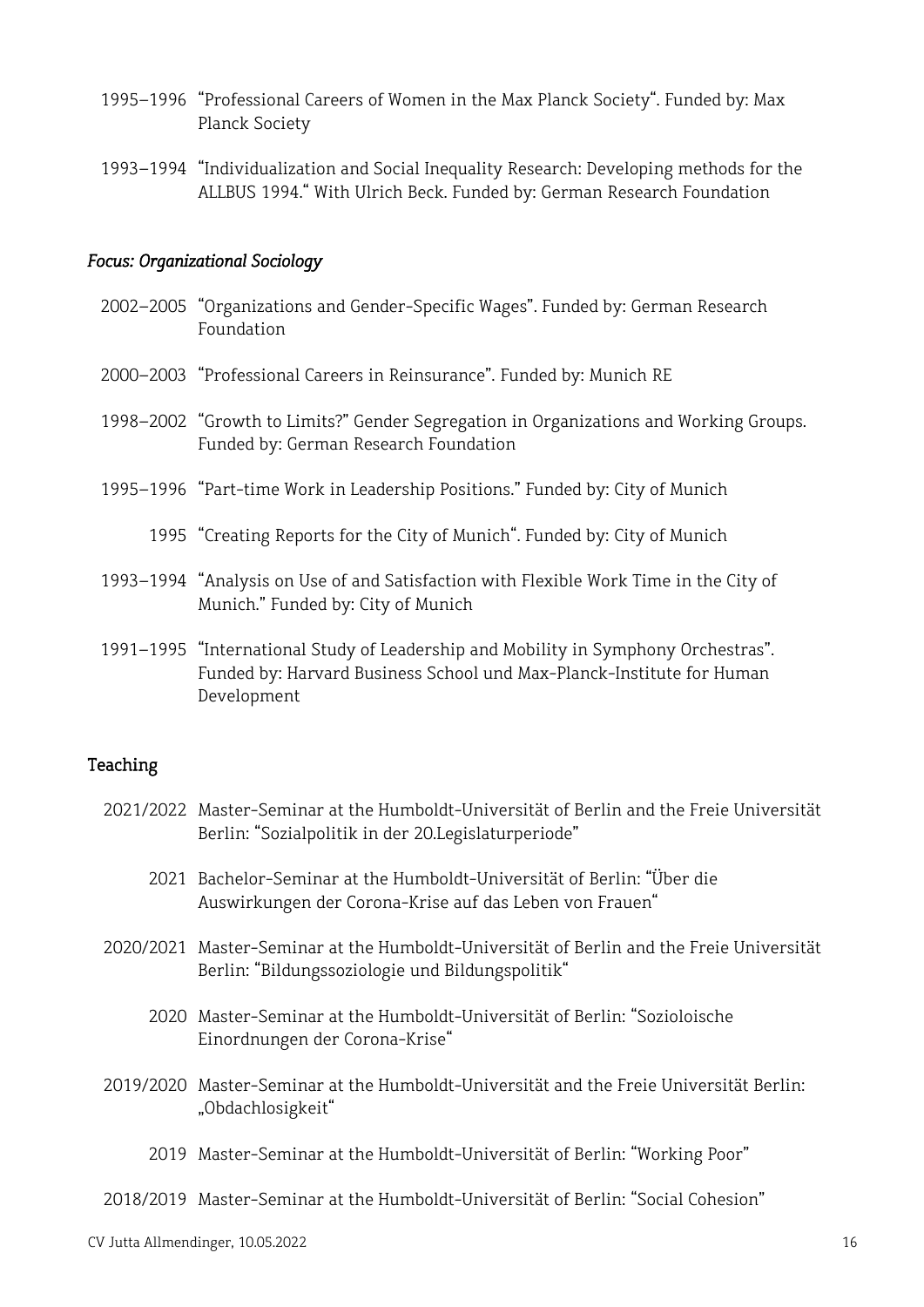- 2018 Master-Seminar at the Humboldt-Universität and the Freie Universität Berlin: "Gute Arbeit"
- 2017/2018 Bachelor-Seminar at the Humboldt-Universität of Berlin: "Einführung in die Bildungssoziologie"
	- 2017 Master-Seminar at the Humboldt-Universität and at the Freie Universität Berlin: "Gute Arbeit"
	- 2015 Master-Seminar at the Humboldt-Universität and at the Freie Universität Berlin: "Changing Inequalities in Rich Countries"
- 2014/2015 Master-Seminar at the Humboldt-Universität and at the Freie Universität Berlin: "Changing Inequalities in Rich Countries"
	- 2014 Master-Seminar at the Humboldt-Universität and at the Freie Universität Berlin: "Geschlechterungleichheiten im Lebensverlauf" (Co-lecturer: Dr. Marcel Helbig)
- 2013/2014 Bachelor-Seminar at the Humboldt-Universität Berlin: "Soziale Mobilität im Europäischen Vergleich" (Co-lecturer: Ellen von den Driesch)
	- 2013 Master-Seminar at the Humboldt-Universität and at the Freie Universität Berlin: "Soziologie des Lebensverlaufs" (Co-lecturer: Dr. Christian Ebner)
- 2012/2013 Bachelor-Seminar at the Humboldt-Universität of Berlin: "Einführung in die Bildungssoziologie"
	- 2013 Master-Seminar at the Humboldt-Universität and the Freie Universität Berlin: "The Sociology of the Life Course"
- 2012/2013 Bachelor-Seminar at the Humboldt-Universität of Berlin : "Introduction to the Sociology of Education"
	- 06/2011 Chair of the German-Japanese Young Leaders Forum, Summer School on Education and Higher Education, Osaka, Japan.
	- 03/2011 Visiting Lecturer, University of Haifa, Haifa Center for German and European Studies (HCGES), Israel.
- 1992–2002 *Lectures at the Ludwig-Maximilians-University Munich*: Methoden und Techniken der empirischen Sozialforschung (mehrfach) Sozialstrukturanalyse (mehrfach) Soziologie des Lebensverlaufs (mehrfach) Soziale Ungleichheit Bildungssoziologie